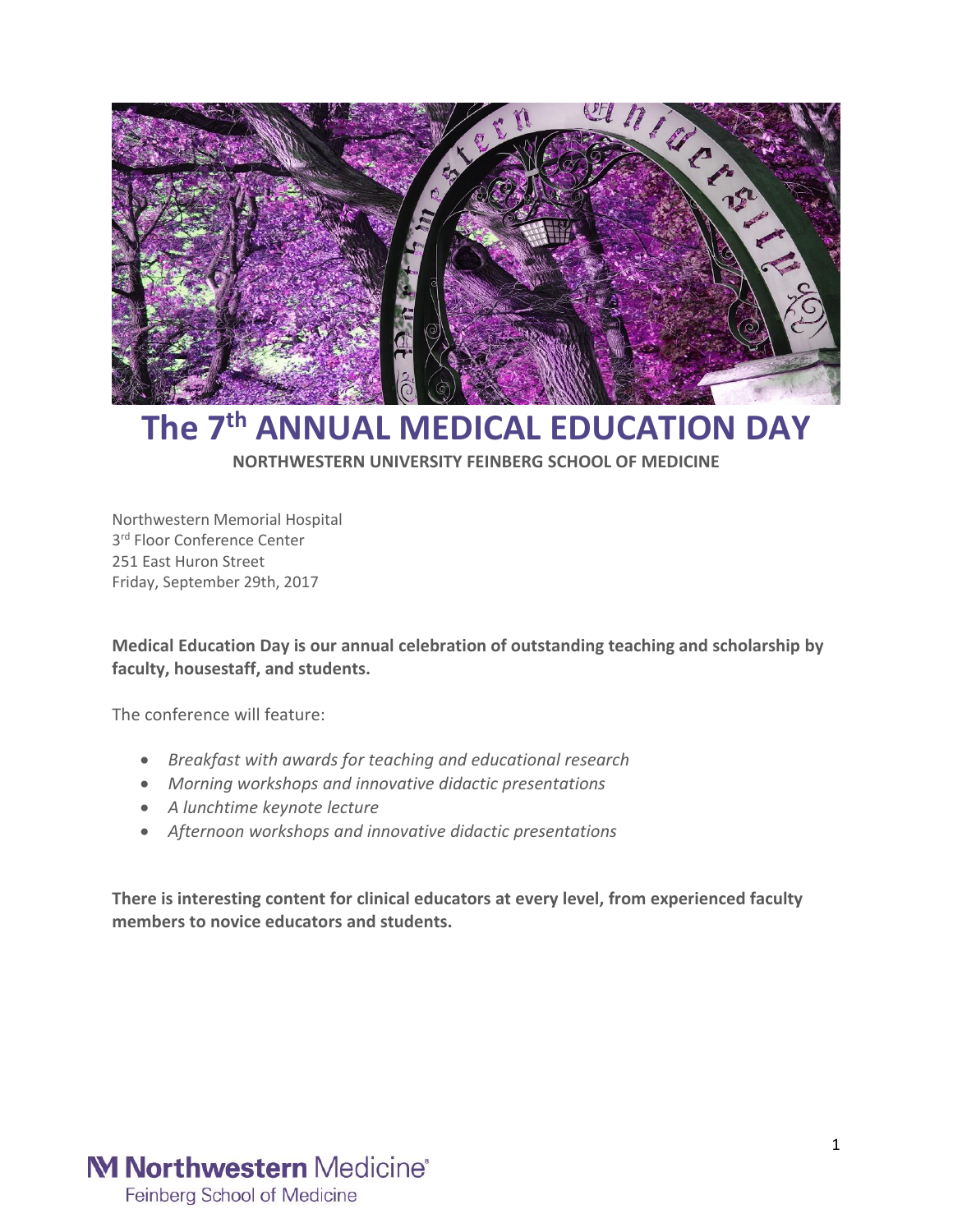# **Awards Breakfast: Educator Awards and Recognition**

9:15am - 10:15am Feinberg Pavilion Room A

The awards breakfast will include Feinberg School of Medicine Teaching Awards, recognition of Feinberg faculty members recently promoted in the Clinician Educator track, and the FAME New Member Induction. All members of the Feinberg community are welcome to attend the Awards Breakfast in celebration of the year's achievements.

# **Morning Educational Sessions**

**Microteaching** 10:30am - 11:45am Feinberg Pavilion Room B

**Mobola Tolulope Campbell-Yesufu, MD, MPH - Assistant Professor of Medicine (Hospital Medicine) Marianne Tschoe, MD** - **Assistant Professor of Medicine (Hospital Medicine)**

Microteaching is a method by which educators practice teaching in a way that allows for both immediate selfreflection and real-time feedback from a group. In our session, a volunteer will choose a topic for a 10-minute talk and work with the group to develop the talk. The volunteer then teaches it to the group. Afterwards, the volunteer reflects on her performance while the group reviews the presentation. Both will then reconvene to discuss the presentation and share feedback. The session will conclude with a group reflective session about the process and how they can use it in their everyday practice. All Medical Education Day participants are welcome to attend.

# **Learn about McGaw's Certificate Programs - Medical Education, Bioethics and Global Health**

10:30am and 11:15am (2 sessions) Feinberg Pavilion Room C

**Karen Mangold, MD, MEd – Assistant Professor of Pediatrics (Emergency Medicine) and Medical Education Angira Patel, MD, MPH - Assistant Professor of Pediatrics (Cardiology) and Medical Education Ashti Doobay-Persaud, MD - Assistant Professor of Medicine (Hospital Medicine)**

This presentation aims to review our experience at McGaw Medical Center of Northwestern University at Feinberg School of Medicine in designing, implementing, and assessing the clinical scholars programs for GME trainees. We will review three existing programs: Medical Education, Bioethics, and Global Health. We will discuss the similarities and differences between these programs and discuss the practical steps required to create a successful program. We will also describe the targeted participants and application process so you can advise your own trainees appropriately. The presentation will conclude with future challenges and opportunities. All Medical Education Day participants are welcome to attend.

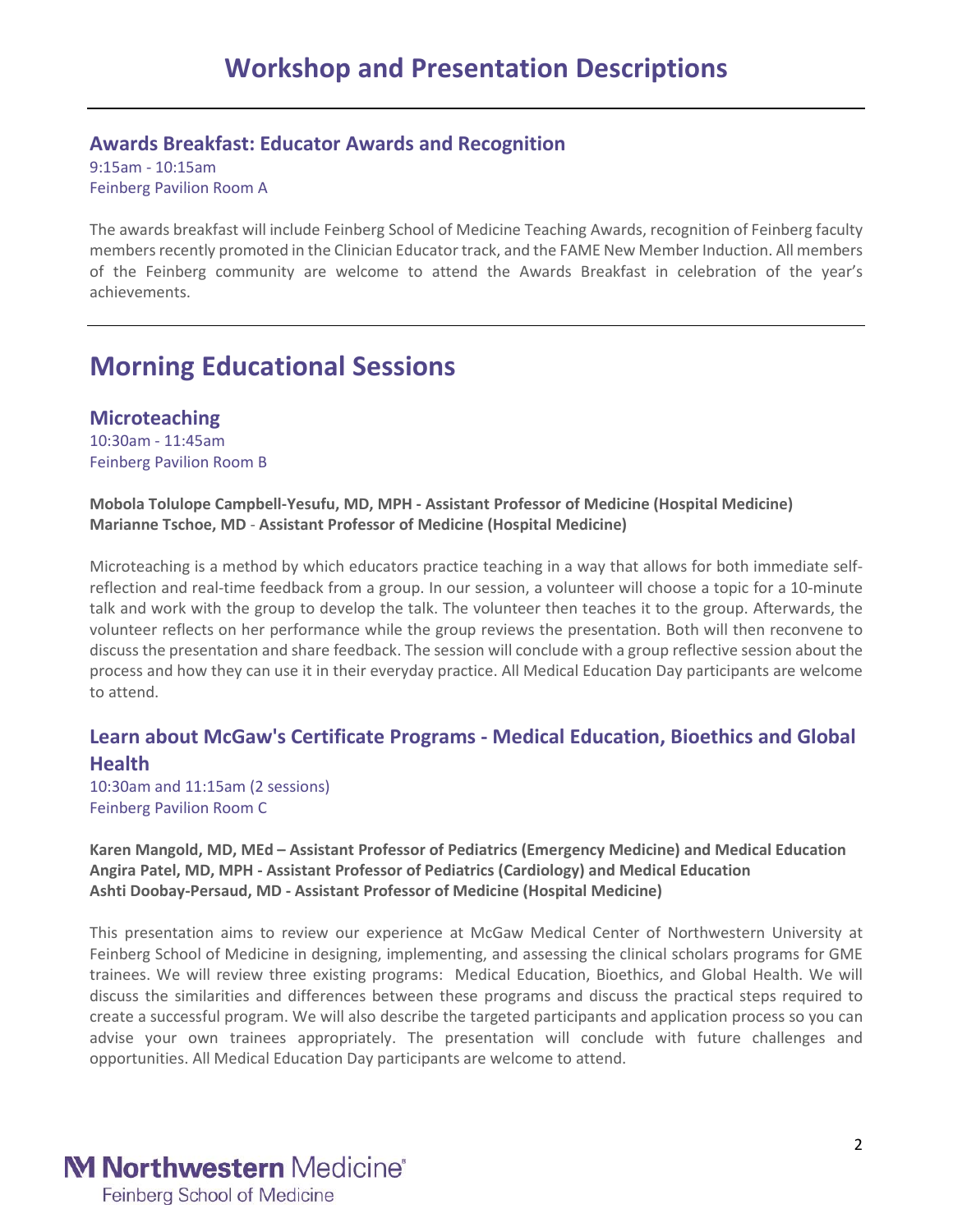# **Using the McGaw Studio to create FSM Video Lessons**

10:30am and 11:15am (2 groups of 10 people) McGaw 1-248 (Meet at event check-in desk)

#### **Jim Brucker, MSLIS - Director of Instructional Design & Development, Department of Medical Education**

Thisis a hands-on introduction to the McGaw Lecture Studio. Learn how to transform your lectures/PowerPoints into engaging Video Lessons, from conceptual revision and redesign of presentation materials to the nuts and bolts of recording and production. Learners will get the chance to try out the new video-recording studio, share teaching strategies, and gain insight into the new wave of Video Lessons that are being introduced into the Feinberg School of Medicine curriculum, all in a friendly, conversational forum, hosted by the FSM Instructional Design & Development team. This session is limited to 10 participants in each timeslot.

### **Education Showcase**

10:30am - 11:45am Feinberg Pavilion Room A

Presenters will have 10 minutes to present followed by 5 minutes for audience discussion. This showcase is open to all members of the FSM community. No registration required.

# **The Clinical Education Center By the Numbers: Ensuring Authenticity and Accuracy with Standardized Patients**

10:30am

**Ana Sferruzza - Director of Standardized Patient Programs, Department of Medical Education Erik Wagner - Standardized Patient Trainer, Clinical Education Center Kerensa Peterson – Standardized Patient Trainer, Clinical Education Center**

The Clinical Education Center utilizes almost 190 standardized patients (SPs) for our learners. We will explain the SP audition and training process, describe the diversity of our SP pool, and outline the key traits that are needed to be a good SP. We will discuss the procedures our training team uses for refining cases, monitoring and debriefing events, and developing accurate data.

#### **Developing Leaders in Quality and Safety**

10:50am **Donna Woods, PhD, EdM - Associate Professor of Pediatrics**

The 2010 Office of Inspector General's report estimated deaths from adverse events in Medicare beneficiaries to be 180,000 annually making deaths from adverse event the third leading cause of death. An outcomes evaluation of quality/safety leadership development of learners and alumni through the Northwestern Graduate Programs in Healthcare Quality and Patient Safety indicates: overall, 88.5% moved into quality /safety leadership positions. Key features attributable to these leadership outcomes will be described and discussed.

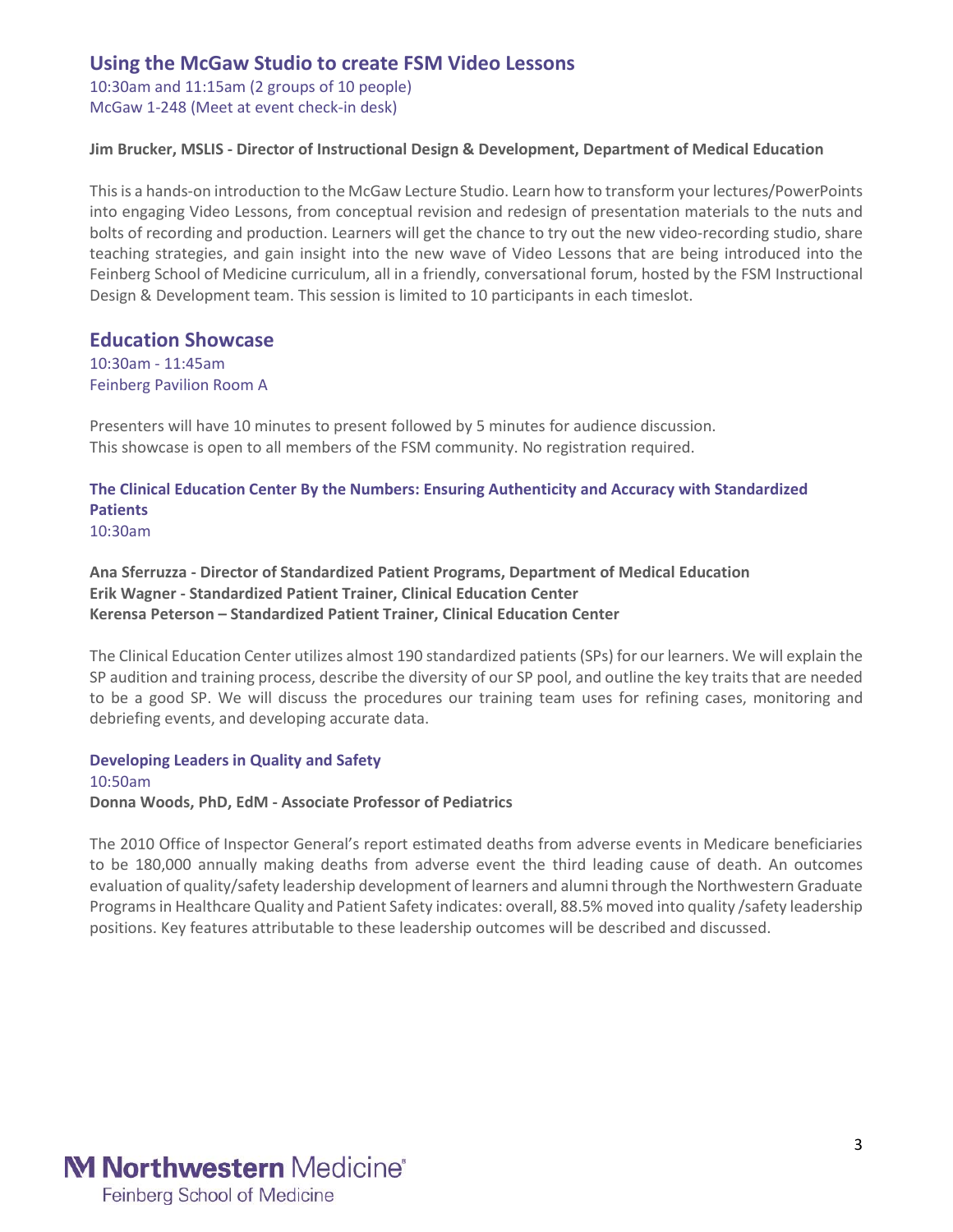# **Teaching Patient-Centered Care Principles to Pre-Clinical Year PA Students** 11:10am

#### **Kristine Healy, MPH, PA-C - Assistant Professor of Medical Education (Physician Assistant Program)**

The Institute of Medicine (IOM) describes patient-centered care as 'providing care that is respectful of and responsive to individual patient preferences, needs, and values, and ensuring that patient values guide all clinical decisions.' A three trimester course series was developed to provide pre-clinical year physician assistant students with patient-centered care knowledge, skills and attitudes. This session will describe teaching/learning methodologies (for example, experiential, arts and humanities, and self-assessment activities), educational resources, and evaluation tools employed throughout the course series.

### **Reactions from Students and Standardized Patients to a Gender Nonconforming Case** 11:30am

### **Toshiko Uchida, MD - Associate Professor of Medicine (General Internal Medicine and Geriatrics) and Medical Education**

#### **Kerensa Peterson – Standardized Patient Trainer, Clinical Education Center**

We report the results from a pilot case for the M2 students with a patient who is gender non-conforming (GNC). The case was developed with significant input from two SPs who are GNC, and their input was essential to creating a case that was sensitive and realistic. We found that both students who participated in and students who observed the GNC case had significant improvements in their comfort scores for communications skills specific to Trans/GNC patients. The SPs had an overall positive response to the pilot although also acknowledged the emotional investment and personal impact of the case.

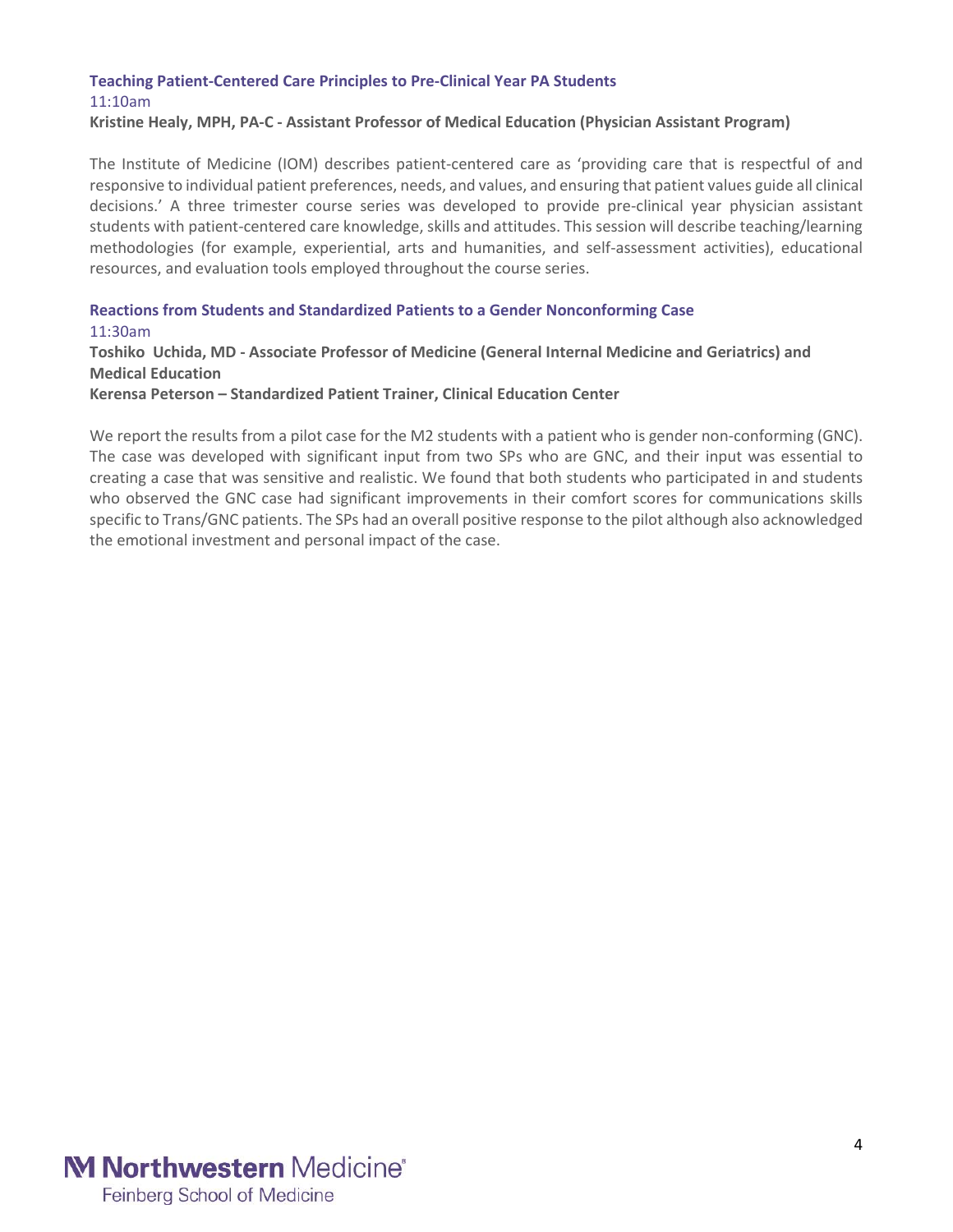# **TIME Lectures Series Lunch Keynote**

# **Important Questions: Challenges for Medical Education Researchers**

12:00pm - 1:15pm Feinberg Pavilion Room A

#### **James O. Woolliscroft, MD – Dean Emeritus at University of Michigan Medical School**

At the end of this presentation, participants will be able to: (1) Identify important educational questions based on their personal observations and experiences; (2) Begin to devise a plan to study their educational question; (3) Envision potential disruptors that will require new educational approaches. All members of the Feinberg community are welcome to attend this important keynote address. Boxed lunches will be available for all registrants.

#### **TIME Keynote Lecture Disclaimers:**

#### **Credit Designation Statement**

The Northwestern University Feinberg School of Medicine designates the TIME Keynote Address for a maximum of 1 *AMA PRA Category 1 Credit(s)™.* Physicians should only claim credit commensurate with the extent of their participation in the activity. CME credit is only available for the TIME Keynote Address.

#### **Disclosure Statement**

Dr. James O. Woolliscroft has nothing to disclose. The course director, Dr. Walter Eppich, has nothing to disclose. FSM's CME Leadership and Staff have nothing to disclose: Clara J. Schroedl, MD, Medical Director of Continuing Medical Education, Sheryl Corey, Manager of Continuing Medical Education, Jen Banys, Rhea Alexis Banks, and Allison McCollum.

#### **Accreditation Statement**

The Northwestern University Feinberg School of Medicine is accredited by the Accreditation Council for Continuing Medical Education (ACCME) to provide continuing medical education for physicians.

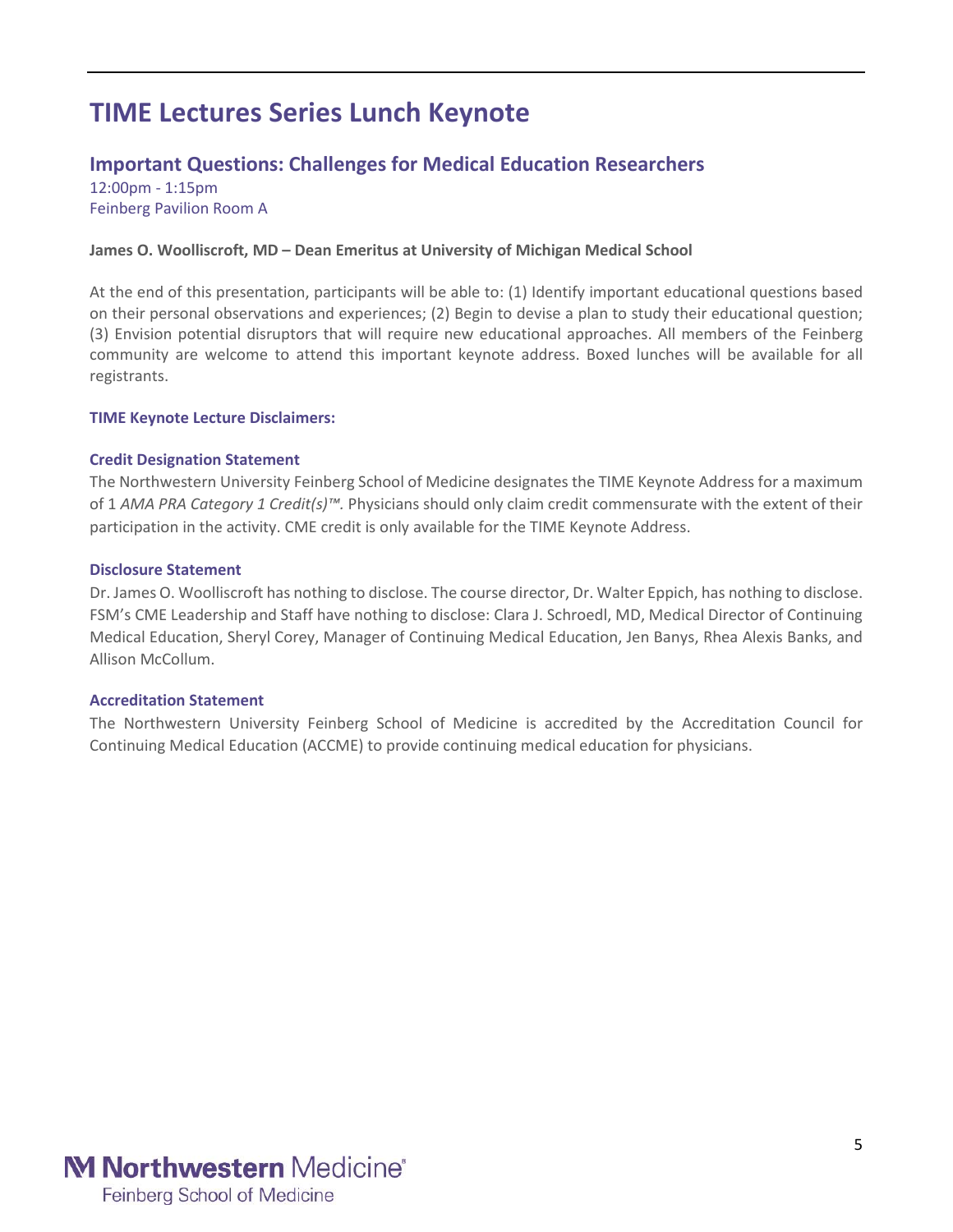# **Afternoon Educational Sessions**

# **We're Bringing Equity Back**

1:30pm - 3:00pm Feinberg Pavilion Room A

**Ashti Doobay-Persaud, MD - Assistant Professor of Medicine (Hospital Medicine) Deborah Clements, MD- Chair, Department of Family and Community Medicine; Nancy and Warren Furey Professor of Community Medicine; Professor of Family and Community Medicine and Medical Education Heather Heiman, MD - Associate Professor of Medicine (General Internal Medicine and Geriatrics) and Medical Education Virginia Bishop, MD, MPH - Assistant Professor of Preventive Medicine (Behavioral Medicine) Daniel Evans, MD - Assistant Professor of Medicine (General Internal Medicine and Geriatrics)**

**Karen Mangold MD, MEd - Assistant Professor of Pediatrics (Emergency Medicine) and Medical Education**

Health professionals in the United States are acutely aware of the wide disparities in access to health care for the patients they serve. Medical educators recognize this health care gap and the need to teach future healthcare professionals that understanding the goals of health equity is fundamental to delivering effective care. Unfortunately, teaching these crucial concepts in medical education is challenging. We will discuss these challenges, and present successful methods for teaching social determinants of health as evidenced through ongoing research. Ourspeakers will present pedagogical tools and lead activities that will energize the discourse around the impact of social determinants on health.

### **Becoming a Champion Teacher: Simulation of Effective Learning Techniques** 1:30pm - 3:00pm Feinberg Pavilion Room C

**Aditi Puri, MD, MS - Assistant Professor of Medicine (Hospital Medicine) Margaret Roller Chapman, MD - Assistant Professor of Medicine (Hospital Medicine)**

Teaching medical learners can be a daunting task for faculty, many of whom have not had training in teaching strategies supported by cognitive psychology. The aim of this session is to introduce 5 high-yield teaching techniques that can be used for medical learners – Stretch it, No opt out, Break It Down, Cold Calling, Wait Time from Teaching Like a Champion by Doug Lemov. Using a case, facilitators will present examples of how to use these techniques to make educational points for medical learners. The participants will then reflect and discuss how they would use these techniques for their teaching practices. This interactive workshop is open to all Medical Education Day participants.

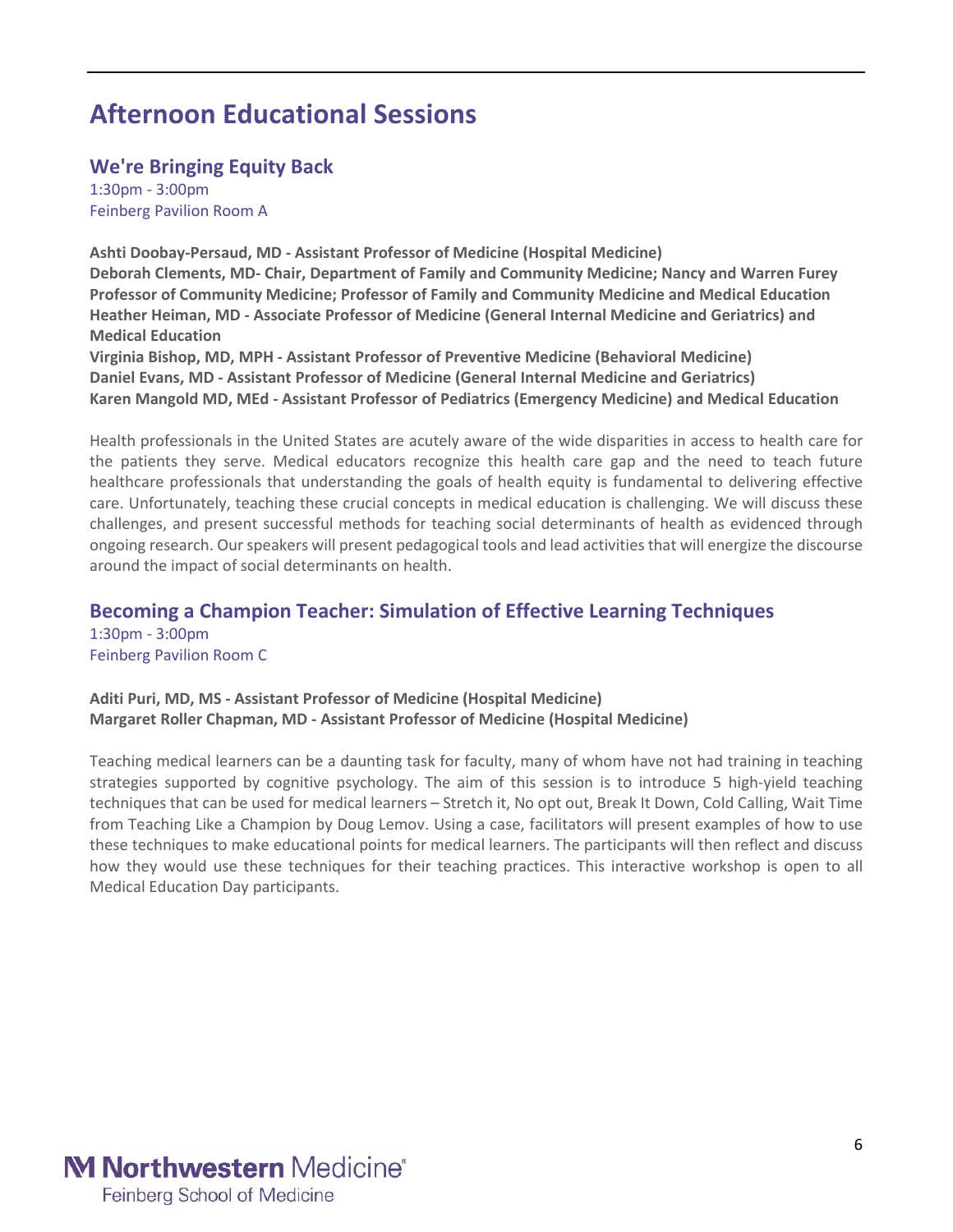## **LGBT Safe Space Training Workshop**

1:30pm - 3:00pm Feinberg Pavilion Room D

#### **Anthony Gacita- MD/PhD Candidate, G2 Emma Gargus, MD/PhD Candidate, G2**

The Safe Space Program is an initiative to educate allies to support LGBT individuals in our campus community and cultivate a safe and healthy learning environment. The Feinberg School of Medicine's Safe Space Training has been expanded and updated to include an interactive, online module combined with an in-person workshop. This session will include a brief review of the online module, which will introduce basic concepts and terminology, and a discussion of cases featured in the in-person workshop, which are focused on skill building.

# **Faculty Development Workshop: Getting Promoted as a Medical Educator**

1:30pm - 3:00pm Feinberg Pavilion Room B

**Walter Eppich, MD, MEd – Associate Professor of Pediatrics (Emergency Medicine) and Medical Education, Director of Feinberg Academy of Medical Educators (FAME) Mark Adler, MD – Professor of Pediatrics (Emergency Medicine) and Medical Education, Director of Educational Research and Innovation (Northwestern Simulation™)**

After this workshop, participants will be able to (1) outline the expectations for academic promotion in the clinician educator track at Feinberg; (2) identify opportunities to develop areas of sustained excellence and achievement in education; (3) access resources within the Department of Medical Education and Feinberg. This interactive workshop is open to all Medical Education Day participants.

#### **Faculty Development Workshop Disclaimers:**

#### **Credit Designation Statement**

The Northwestern University Feinberg School of Medicine designates the TIME Keynote Address for a maximum of 1.25 *AMA PRA Category 1 Credit(s)™.* Physicians should only claim credit commensurate with the extent of their participation in the activity. CME credit is only available for the TIME keynote address.

#### **Disclosure Statement**

Dr. Mark Adler has nothing to disclose. Moderator and course director Dr. Walter Eppich has nothing to disclose. FSM's CME Leadership and Staff have nothing to disclose: Clara J. Schroedl, MD, Medical Director of Continuing Medical Education, Sheryl Corey, Manager of Continuing Medical Education, Jen Banys, Rhea Alexis Banks, and Allison McCollum.

#### **Accreditation Statement**

The Northwestern University Feinberg School of Medicine is accredited by the Accreditation Council for Continuing Medical Education (ACCME) to provide continuing medical education for physicians.